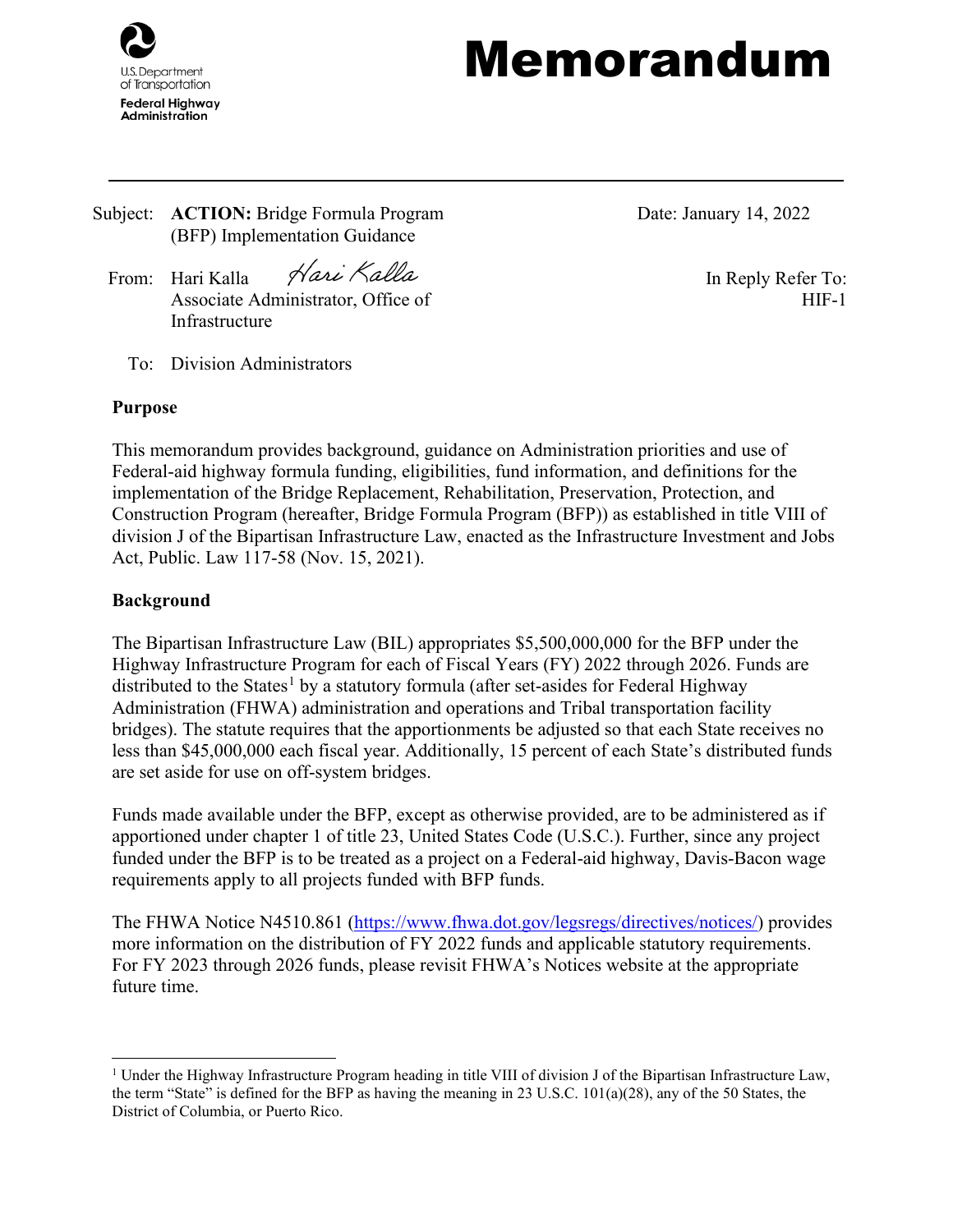# **Guidance on Administration Priorities and Use of Federal-aid Highway Formula Funding**

On December 16, 2021, FHWA issued guidance ("Policy on Using Bipartisan Infrastructure Law Resources to Build a Better America", hereafter "Policy") that serves as an overarching framework to prioritize the use of BIL resources on projects that will Build A Better America. That Policy is available on FHWA's BIL implementation website at the following URL: https://www.fhwa.dot.gov/bipartisan-infrastructure-law/building a better america[policy\\_framework.cfm](https://www.fhwa.dot.gov/bipartisan-infrastructure-law/building_a_better_america-policy_framework.cfm)

Congress established the BFP to provide funding for highway bridge replacement, rehabilitation, preservation, protection, and construction projects on public roads. BFP funding is distributed by a statutory formula based on the relative costs of replacing all highway bridges classified in poor condition in a State and the relative costs of rehabilitating all highway bridges classified in fair condition in a State. This distribution formula illustrates the importance of focusing this funding on improving the condition of such bridges.

The construction of a new highway bridge on a new alignment is an eligible project under the BFP, but FHWA encourages States to first focus their BFP funding on projects that improve the condition of in-service highway bridges classified in poor condition and that preserve or improve the condition of in-service highway bridges classified in fair condition. Note that the FHWA considers the construction of a new highway bridge in a new location, in connection with replacement of an existing highway bridge in poor condition, to be improving the condition of an in-service highway bridge.

Furthermore, the FHWA encourages the use of BFP funds—including for projects that involve new highway bridge construction—for projects that address equity, barriers to opportunity, challenges faced by individuals and underserved communities in rural areas, or restoring community connectivity. The FHWA also encourages the use of this funding to address the needs of highway bridges that impede the mobility of goods (e.g. freight) or services (e.g. emergency response and school bus) due to load or other operational restrictions. The FHWA also encourages the use of this funding—including for projects that involve new highway bridge construction—for projects that are designed and implemented to be resilient to multiple hazards and risks, including climate change, and that reduce greenhouse gas emissions relative to baseline conditions, including through the use of lower carbon materials and reducing vehicular traffic by accommodating multimodal use.

#### **Eligibilities**

Consistent with the statutory formula provided in BIL which distributes BFP funding based on the relative cost of replacing and rehabilitating highway bridges in poor and fair condition in the National Bridge Inventory (NBI) and subject to the National Bridge Inspection Standards, BFP funding may be used on any highway bridge that is listed in the NBI or any new highway bridge that upon the completion of construction would meet the established definition of a highway bridge and would be required to be reported to the NBI, irrespective of whether the bridge is an on-system or off-system bridge and what public agency owns the bridge.

As provided in the Highway Infrastructure Program heading in title VIII of division J of the Bipartisan Infrastructure Law, BFP funds shall be used for highway bridge replacement, rehabilitation, preservation, protection, or construction projects on public roads. In authorizing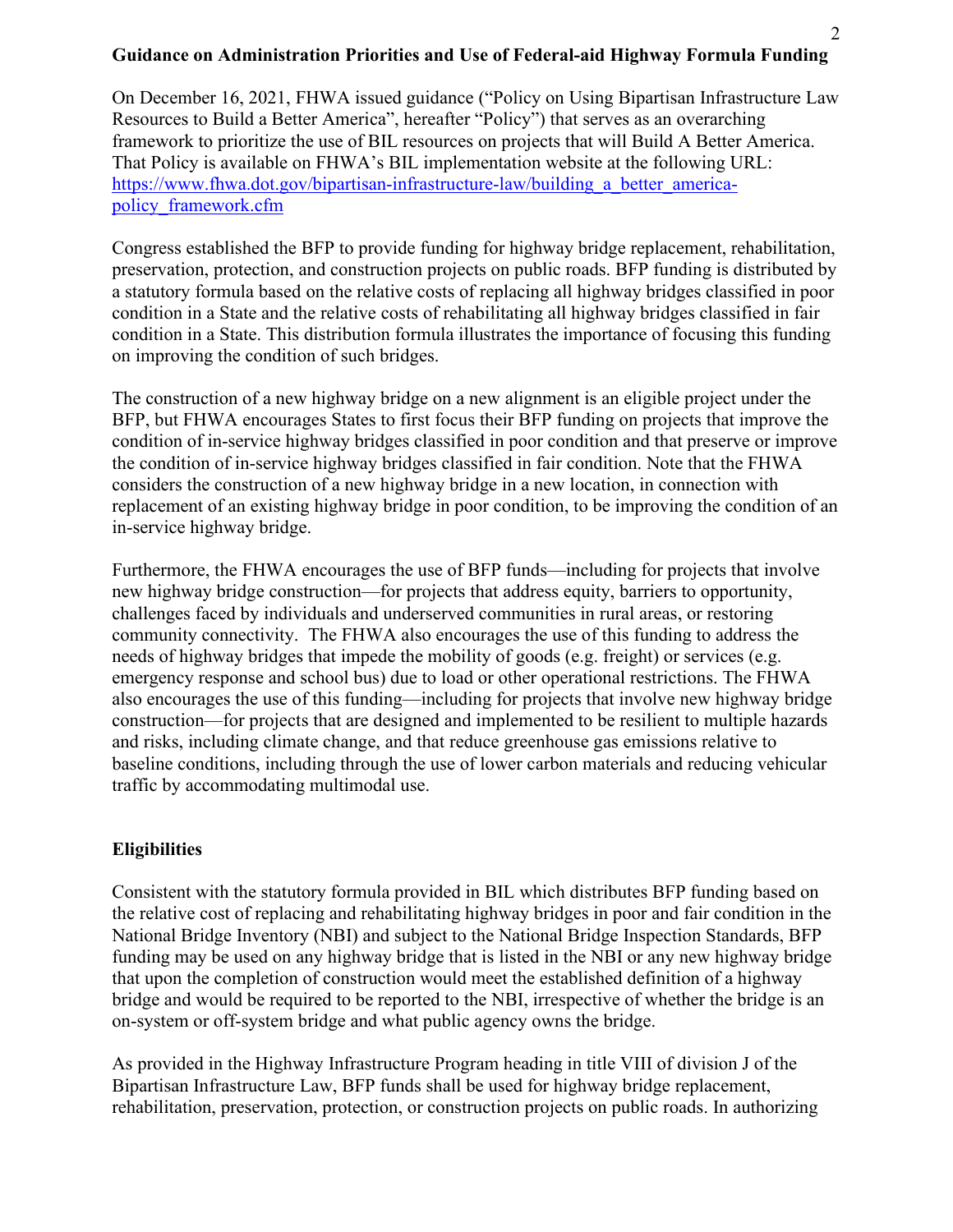eligible projects, BFP funds shall be obligated with the following appropriate Fiscal Management Information System (FMIS) Improvement Type codes:

- $\bullet$  8 New Bridge,
- 10 Bridge Replacement,
- 13 Bridge Rehabilitation,
- 47 Bridge Preservation,
- 48 Bridge Protection, and
- 59 Bridge Resurfacing.

These FMIS Codes are defined in the March 16, 2017 FHWA memorandum Financial Management Information System (FMIS) New Improvement Type Code for Bridges: <https://www.fhwa.dot.gov/bridge/170316.cfm>

Both FHWA and the States share the priority of ensuring the safety of the Nation's highway bridges. The inspection and load rating and posting of highway bridges are just a few of the requirements of FHWA's National Bridge Inspection Program, and its standards to ensure this safety. The FHWA encourages the use of BFP funding to address safety issues and to replace or rehabilitate highway bridges that are posted or restricted.

Inspection and load rating and posting of highway bridges are not eligible projects under the BFP. However, these projects are eligible under other programs of the Federal-aid Highway Program. States may use their National Highway Performance Program (NHPP) and Surface Transportation Block Grant Program (STBG) apportionments and other bridge owners are encouraged to work with their States in possibly securing NHPP or STBG funds for conducting the inspection and load rating and posting of their highway bridges.<sup>[2](#page-2-0)</sup> Also, Tribes may use Tribal Transportation Program funds for these purposes.<sup>[3](#page-2-1)</sup>

Providing connectivity and accessibility for all users and removing barriers to opportunity are also priorities for the FHWA, and the construction of bicycle and pedestrian bridges are ways in which these community needs could be addressed. Although the accommodation of bicycle and pedestrian users on highway bridges is an eligible activity (see **Accommodation for Bicyclists and Pedestrians** below), bicycle and pedestrian only bridges are not eligible under the BFP because they are non-highway bridges<sup>[4](#page-2-2)</sup>.

# **Off-System Bridges**

To maximize the benefits of the program with respect to off-system bridges, the FHWA encourages States to use BFP funding on off-system bridges in proportion to the scale of each State's off-system bridge needs—particularly in relation to localities that historically have lacked resources for such projects. For example, if 50 percent of highway bridges by count or deck area within a State are in poor condition and located on the off-system, then FHWA encourages the State to use 50 percent of its BFP funding to address those off-system bridge needs.

<span id="page-2-0"></span><sup>&</sup>lt;sup>2</sup> 23 U.S.C. 144(k), 23 U.S.C. 133(b)(10), and 23 U.S.C. 119(d)(1)(D) for NHS bridges.

<span id="page-2-1"></span> $3$  23 U.S.C. 144(k).

<span id="page-2-2"></span><sup>4</sup> States are encouraged to use the flexibility in other Federal-aid Highway Programs for constructing bicycle and pedestrian bridges. More information on possible sources of funds can be found on FHWA's website at: https://www.fhwa.dot.gov/environment/bicycle\_pedestrian/funding/funding\_opportunities.cfm.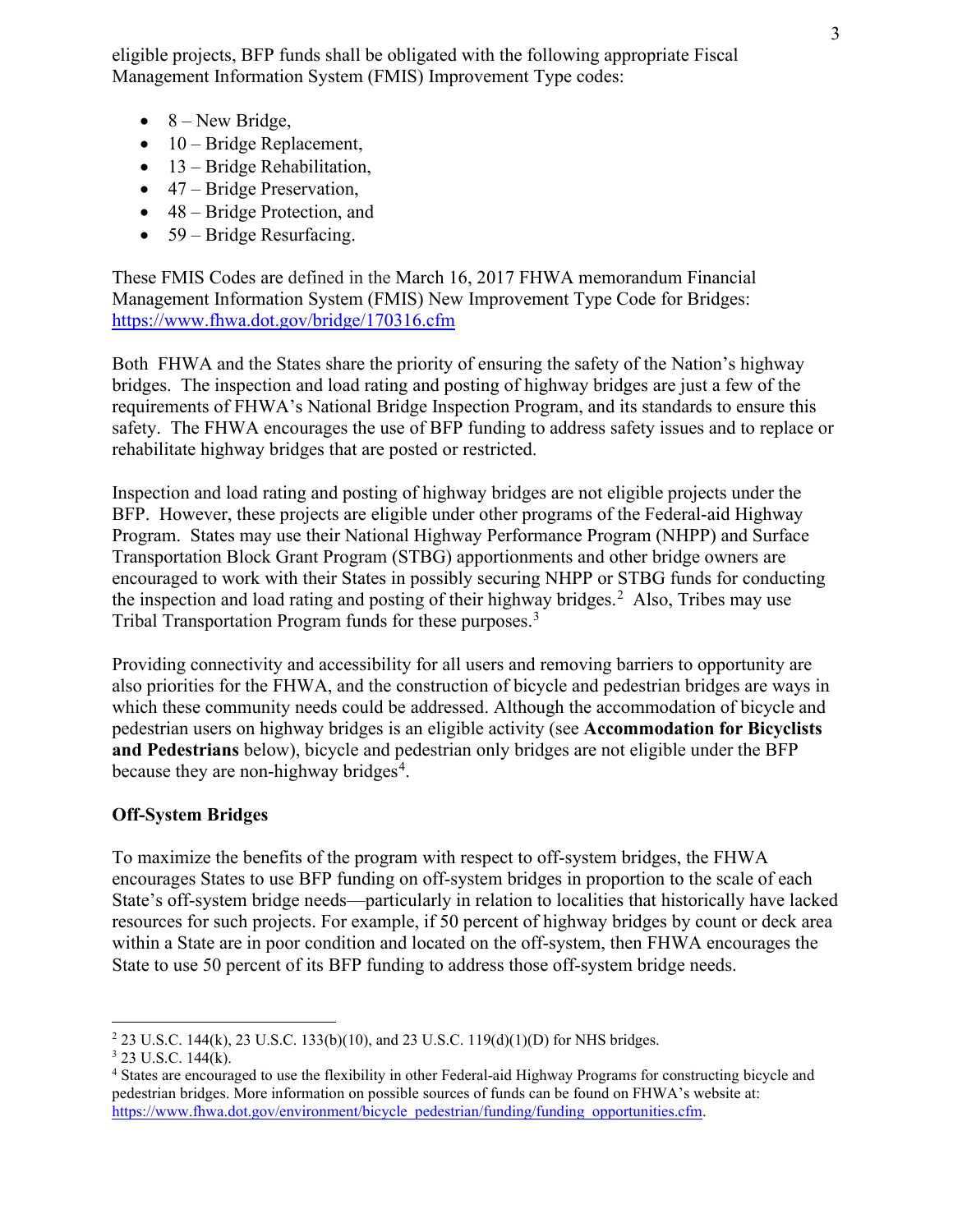Focusing on certain off-system bridges will help States accomplish more with this funding. Generally, the Federal share for costs reimbursed with BFP funds distributed to States is determined in accordance with 23 U.S.C. 120. However, the Federal share for costs reimbursed with BFP funds under this program for an off-system highway bridge owned by a county, town, township, city, municipality or other local agency, or federally-recognized Tribe<sup>[5](#page-3-0)</sup> shall be  $100$ percent. The FHWA encourages States to take advantage of this opportunity to use 100 percent Federal funds for off-system highway bridges.

States are required to set aside 15 percent of their BFP funding to address off-system bridge needs. There is no provision authorizing States to reduce the minimum 15 percent set-aside amount, and the 15 percent set-aside is a minimum, not a maximum.

#### **Asset Management**

Division Administrators should remind States of the requirement to develop a risk-based asset management plan for the National Highway System (NHS) to improve or preserve the condition of the assets and the performance of the system when determining the appropriate action to take to address their NHS bridge needs (23 U.S.C. 119(e)(1)). For all other infrastructure assets owned by States and other stakeholders, Division Administrations should also encourage States to include bridges not on the NHS and off-system bridges in their asset management plans.

#### **Accommodation for Bicyclists and Pedestrians**

BFP funding is subject to requirements for accommodations for bicycles and pedestrians pursuant to 23 U.S.C. 217(e). Under this provision, all projects with Federal financial participation (including under BFP) that replace or rehabilitate a highway bridge deck are required to provide safe accommodation of pedestrians or bicyclists, as applicable, on the bridge, when both of the following conditions are met: (1) the bridge is located on a highway on which pedestrians or bicyclists are allowed to operate at each end of the bridge, and (2) FHWA determines that safe accommodation can be provided at reasonable cost.

The first step in this process is to assess whether the bridge is located on a highway on which pedestrians or bicyclists are allowed to operate at each end of the bridge. If that is the case, in making a determination as to whether safe accommodation can be provided at a reasonable cost FHWA will rely on its bicycle and pedestrian travel accommodation policy [\(https://www.fhwa.dot.gov/environment/bicycle\\_pedestrian/guidance/design.cfm\)](https://www.fhwa.dot.gov/environment/bicycle_pedestrian/guidance/design.cfm); the FHWA will presume, that safe accommodation for bicyclists and pedestrians can be provided at reasonable cost for all BFP projects absent an affirmative showing by the project sponsor that the cost of such accommodation would exceed twenty percent of the cost of the larger transportation project. For instances where such accommodation exceeds twenty percent, the addition of bicyclist and pedestrian accommodation is not required, but FHWA encourages States to consider providing for such accommodation.

<span id="page-3-0"></span><sup>5</sup> A State-by-State list of Federally-recognized Tribes is provided by the U.S. Department of Interior at: [https://www.bia.gov/service/tribal-leaders-directory/federally-recognized-tribes.](https://www.bia.gov/service/tribal-leaders-directory/federally-recognized-tribes) A U.S. Department of Interior Federal Register Notice also provides a list of Federally-recognized Tribes: [https://www.federalregister.gov/documents/2021/01/29/2021-01606/indian-entities-recognized-by-and-eligible-to](https://www.federalregister.gov/documents/2021/01/29/2021-01606/indian-entities-recognized-by-and-eligible-to-receive-services-from-the-united-states-bureau-of)[receive-services-from-the-united-states-bureau-of.](https://www.federalregister.gov/documents/2021/01/29/2021-01606/indian-entities-recognized-by-and-eligible-to-receive-services-from-the-united-states-bureau-of)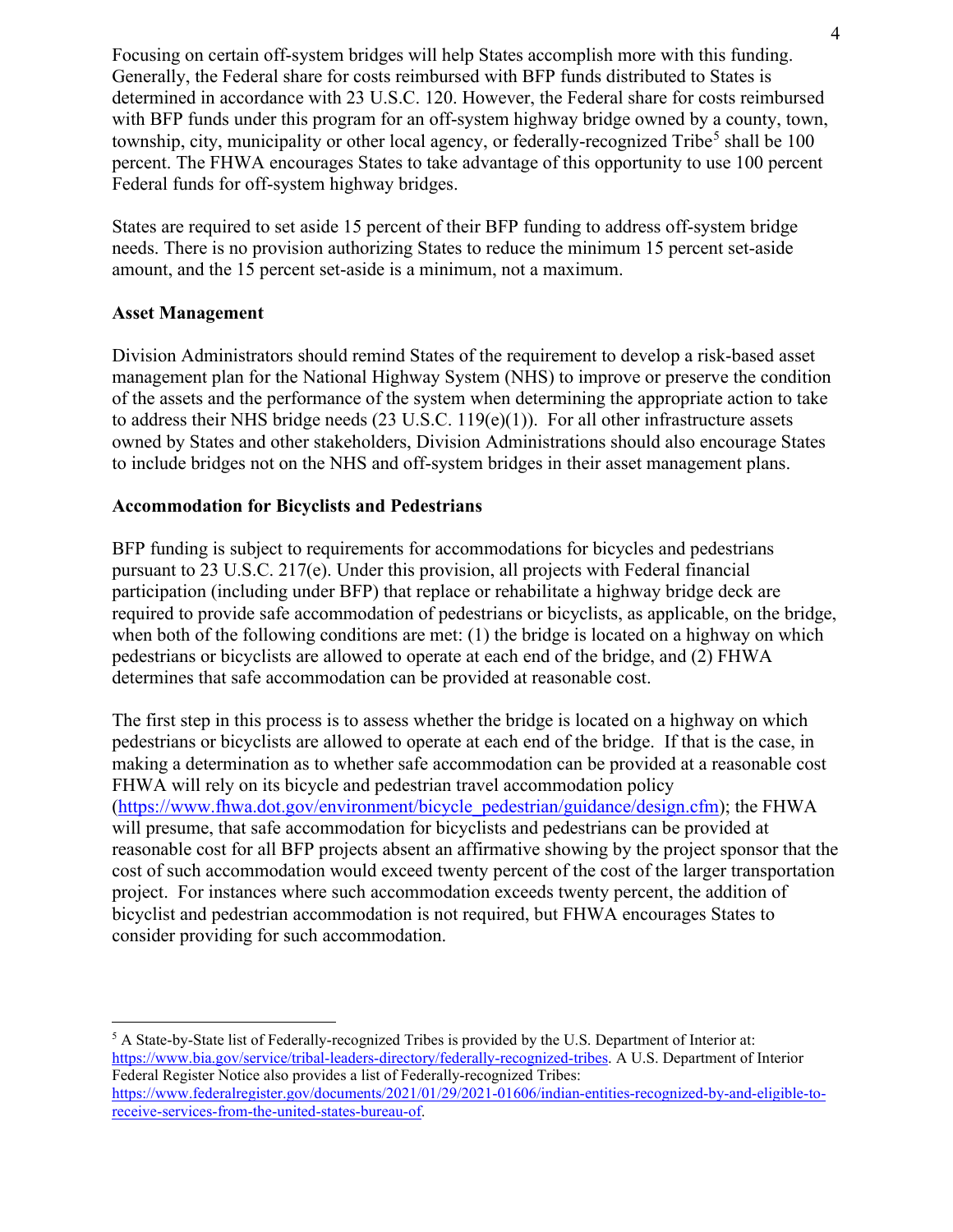#### **Obligation Limitation**

As a general fund appropriation, BFP funding is not subject to any obligation limitation that applies to Federal-aid contract authority. Specifically, the amounts made available shall not be subject to any limitations on obligations for Federal-aid highways or highway safety construction programs set forth in any Act making annual appropriations.

# **Period of Availability for Obligation and Expenditure**

| <b>Fiscal Year of</b> | <b>Period of Availability for</b> |                              |
|-----------------------|-----------------------------------|------------------------------|
| <b>BFP Funds</b>      | <b>Obligation and Expenditure</b> | Expenditure <sup>6</sup>     |
| 2022                  | Lapse on September 30, 2025       | Cancel on September 30, 2030 |
| 2023                  | Lapse on September 30, 2026       | Cancel on September 30, 2031 |
| 2024                  | Lapse on September 30, 2027       | Cancel on September 30, 2032 |
| 2025                  | Lapse on September 30, 2028       | Cancel on September 30, 2033 |
| 2026                  | Lapse on September 30, 2029       | Cancel on September 30, 2034 |

BFP funds remain available for obligation and expenditure as follows:

Any such amounts not obligated within the period of availability for obligation shall lapse. Once the period of availability for obligation has expired, BFP funds will only remain available for adjusting and liquidating obligations as authorized in accordance with 31 U.S.C. 1553.

Obligated BFP balances are available for expenses properly charged to the account and incurred until the cancellation of the funds, which occurs five years after lapse as shown in the table above. After the dates of availability for expenditure, any unexpended balances of obligated BFP funds shall be de-obligated. Any such funds that have not been expended are then cancelled and returned to the U.S. Treasury in accordance with 31 U.S.C. 1552 and shall no longer be available for obligation or expenditure.

# **Definitions**

For the BFP, the following definitions apply:

- "Bridge" is defined in 23 Code of Federal Regulations (CFR) 650.305.
- "Construction" is defined in 23 U.S.C. 101(a)(4).
- "Federal-aid highway" is defined in the Highway Infrastructure Program heading in title VIII of division J of the Bipartisan Infrastructure Law, for purposes of the BFP, as a public highway eligible for assistance under chapter 1 of title 23, U.S.C., other than a highway functionally classified as a local road or rural minor collector. This definition is the same as in 23 U.S.C. 101(a)(6).
- "Highway" is defined in 23 U.S.C.  $101(a)(11)$ .

<span id="page-4-0"></span><sup>6</sup> During this period, there is also limited availability for upward adjustments to existing obligations of BFP funds. Obligations of General Fund appropriations, such as those for the BFP, that have expired can be made only for costs associated with timely obligations related to legitimate cost overruns within the scope of work and purpose associated with the original obligation.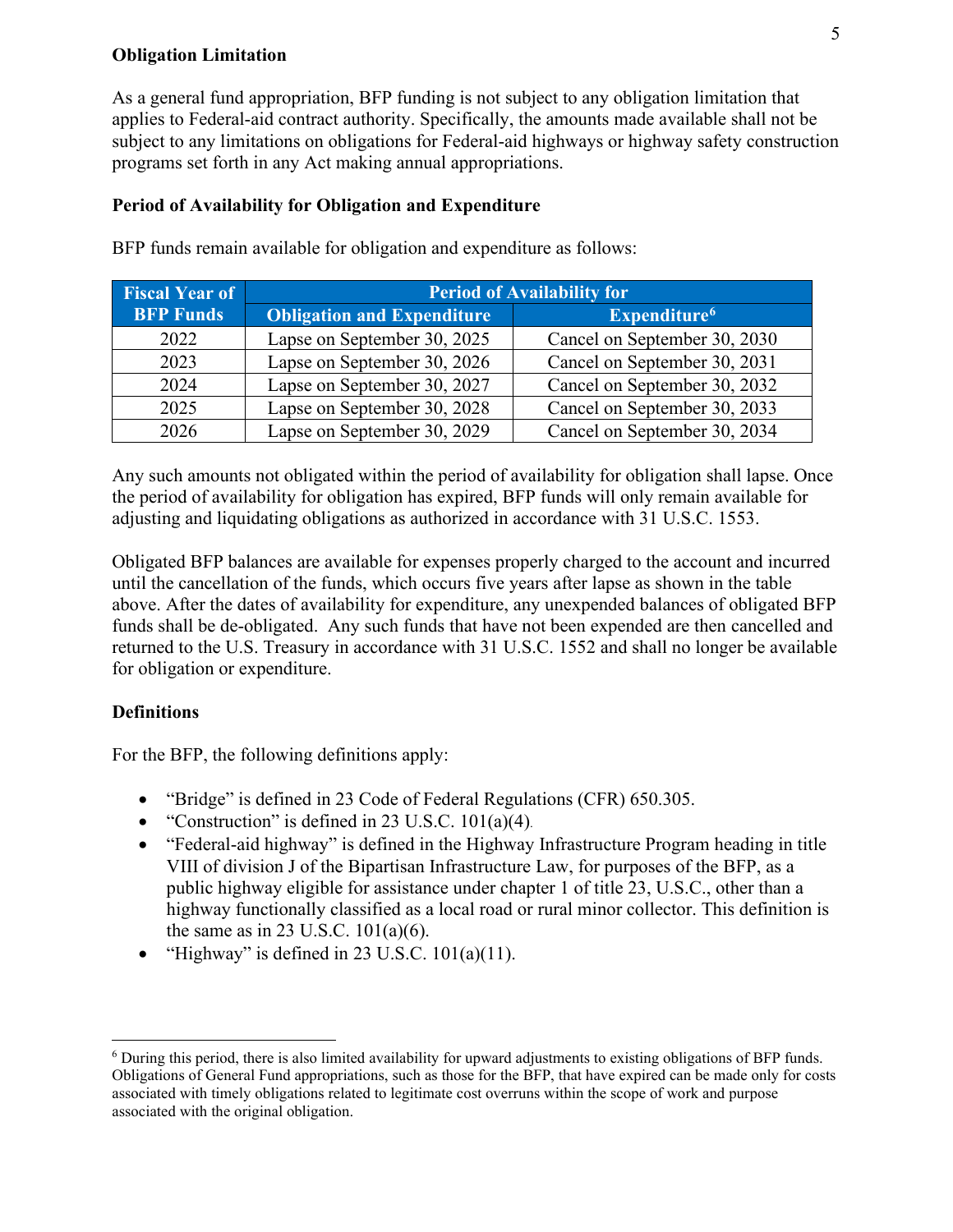- "Off-system bridge" is defined in the Highway Infrastructure Program heading in title VIII of division J of the Bipartisan Infrastructure Law, for purposes of the BFP, as a highway bridge located on a public road, other than a bridge on a Federal-aid highway.
- "Public road" is defined in 23 U.S.C.  $101(a)(23)$ .
- "State" is defined in 23 U.S.C.  $101(a)(28)$ .

# **Additional Information**

For guidance on other Bipartisan Infrastructure Law and Federal-aid Highway Programs such as the set-aside for the Tribal transportation facility bridges, STBG, and NHPP, please see FHWA's Bipartisan Infrastructure Law website at: [https://www.fhwa.dot.gov/bipartisan-infrastructure](https://www.fhwa.dot.gov/bipartisan-infrastructure-law/)[law/.](https://www.fhwa.dot.gov/bipartisan-infrastructure-law/)

If you have questions, please contact Everett Matias (202-366-1078 or everett.matias  $\omega$  dot.gov), Semme Yilma (202-366-6712 or [semme.yilma@dot.gov\)](mailto:semme.yilma@dot.gov) or Douglas Blades (202-366-4622 or [douglas.blades@dot.gov\)](mailto:douglas.blades@dot.gov).